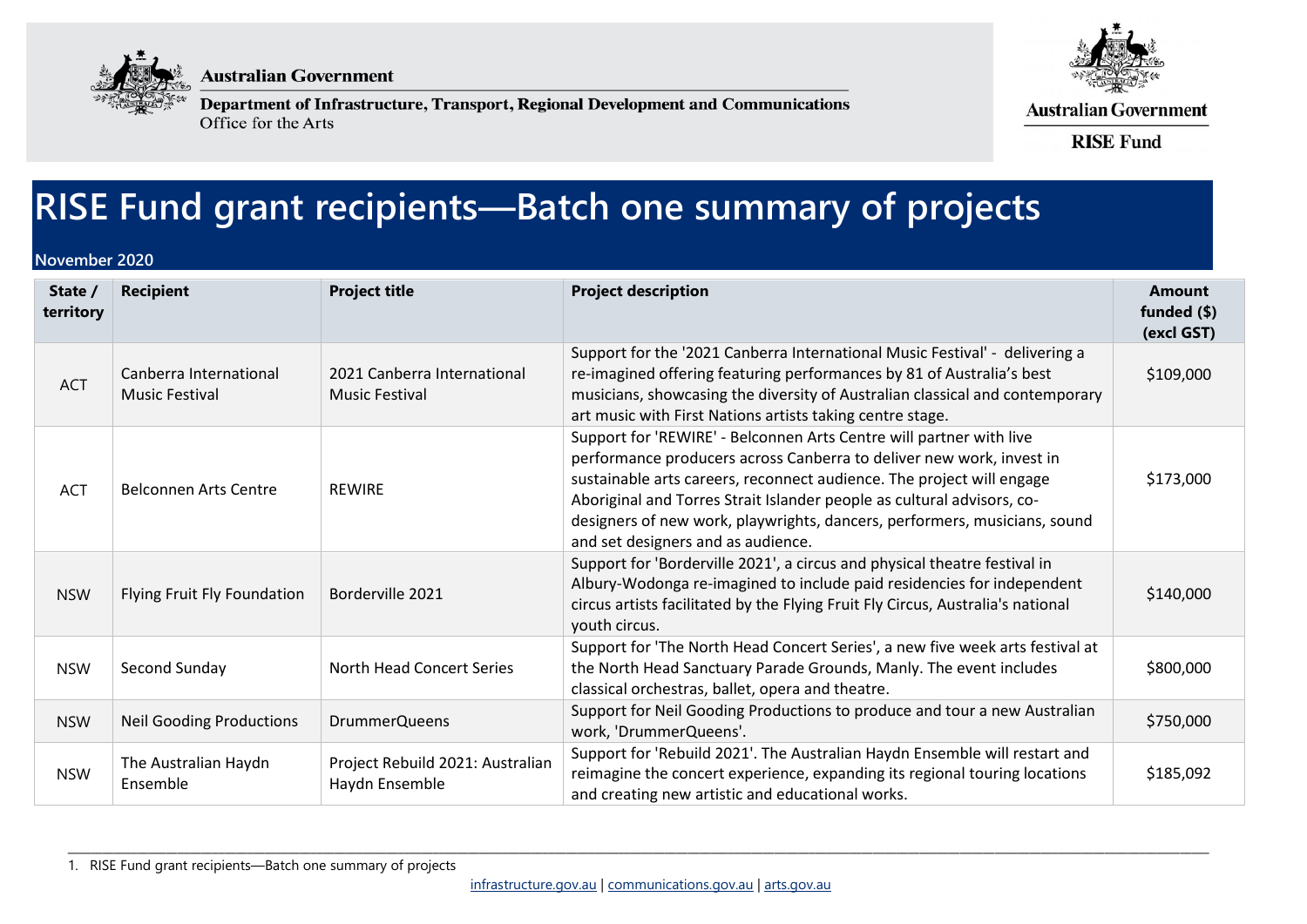November 2020

| State /<br>territory | <b>Recipient</b>                                                                 | <b>Project title</b>                              | <b>Project description</b>                                                                                                                                                                                                                                                                                                                                                                                                          | <b>Amount</b><br>funded $(\$)$<br>(excl GST) |
|----------------------|----------------------------------------------------------------------------------|---------------------------------------------------|-------------------------------------------------------------------------------------------------------------------------------------------------------------------------------------------------------------------------------------------------------------------------------------------------------------------------------------------------------------------------------------------------------------------------------------|----------------------------------------------|
| <b>NSW</b>           | The Laneway Festival as<br>Trustee for The Laneway<br><b>Festival Unit Trust</b> | Laneway Live From Your Local                      | Support for 'Laneway by Night' a re-imagined series of three festival<br>performances and a celebration of the festival's history and connection with<br>Melbourne. Held within the old Laneway Festival site, on the grounds of the<br>Footscray Community Arts Centre, Laneway By Night will offer curated line-<br>ups of Australian artists, with elements available via a live-stream direct<br>from the stage to your mobile. | \$500,000                                    |
| <b>NSW</b>           | Erth Visual & Physical                                                           | <b>RADIATE</b>                                    | Support for 'RADIATE' a partnership between the Royal Botanic Gardens<br>Sydney and Erth Visual & Physical to undertake an artist-in-residency<br>program as part of the Garden's educational and public exhibition program.                                                                                                                                                                                                        | \$551,262                                    |
| <b>NSW</b>           | Shopfront Arts Co-op                                                             | <b>REIGNITE</b>                                   | Support for 'REIGNITE', Shopfront Arts Co-op will deliver a series of events,<br>workshops and festivals exploring the defining experiences of over 5000<br>young people and their connections to place, people and identity within the<br>context of society's new normal.                                                                                                                                                         | \$973,660                                    |
| <b>NSW</b>           | <b>Head On Foundation</b>                                                        | Head On(line) - reimagining the<br>creative space | Supporting 'Head On(line)', delivered by the Head On Foundation to develop<br>year-round online workshops; a digital archive of Australian photography;<br>facilitate sales of artworks and books; promote allied businesses; and create<br>an interactive online magazine.                                                                                                                                                         | \$433,762                                    |
| <b>NSW</b>           | Shaun Parker and<br>Company                                                      | <b>TROLLEYS</b>                                   | Support for 'TROLLEYS -On The Road Program' - Shaun Parker & Company<br>will deliver an outdoor dance program for five dancers using shopping<br>trolleys, hoverboards and 'Found Objects', including dancer's residencies<br>and workshops. TROLLEYS- On The Road will tour to seven locations<br>nationally.                                                                                                                      | \$290,643                                    |
| <b>NSW</b>           | <b>CDP Theatre Producers</b>                                                     | The Very Hungry Caterpillar<br>Show               | Support for 'The Very Hungry Caterpillar Show' - CDP Theatre Producers will<br>deliver a 15 week national tour of the stage adaptation of Eric Carle's<br>popular book in a theatrical experience for children and families featuring<br>over 75 puppets.                                                                                                                                                                           | \$326,298                                    |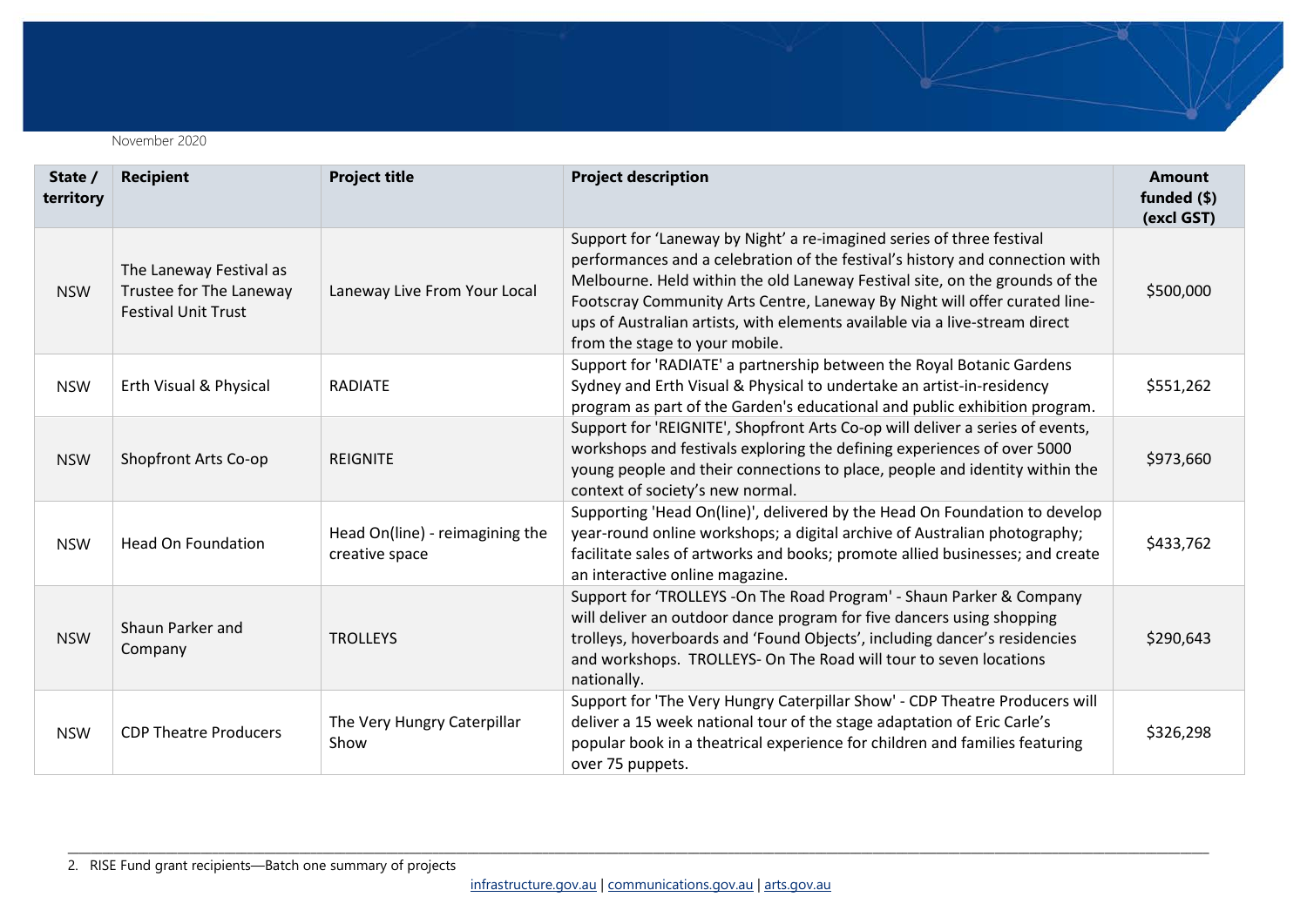November 2020

| State /<br>territory | <b>Recipient</b>                                     | <b>Project title</b>                                                              | <b>Project description</b>                                                                                                                                                                                                                                                                                                                                       | <b>Amount</b><br>funded (\$)<br>(excl GST) |
|----------------------|------------------------------------------------------|-----------------------------------------------------------------------------------|------------------------------------------------------------------------------------------------------------------------------------------------------------------------------------------------------------------------------------------------------------------------------------------------------------------------------------------------------------------|--------------------------------------------|
| <b>NSW</b>           | <b>MJR Presents (TEG trading</b><br>as MJR Presents) | <b>Next Exit Festival</b>                                                         | Support for the 'Next Exit Festival' - TEG MJR delivers an outdoor concert<br>series, bringing the best of Australian music to the backdoor of the some<br>of the regions hardest hit by disaster and the pandemic.                                                                                                                                              | \$600,000                                  |
| <b>NSW</b>           | Newtheatricals                                       | Come From Away Australian<br>Tour                                                 | Support for a 'Come From Away Australian Tour' - Newtheatricals will deliver<br>a re-imagined, re-mounted season involving understudies, additional touring<br>personnel, performers, crew and infrastructure to mitigate COVID-19 related<br>risks.                                                                                                             | \$1,656,346                                |
| <b>NSW</b>           | Spaghetti Circus                                     | <b>Mullum Circus Festival</b>                                                     | Support for the 'Mullum Circus Festival' - Spaghetti Circus will deliver a four<br>day national training program for professional and emerging circus artists<br>with a nightly cabaret, followed by a three day circus/multi-arts festival,<br>drawing visitors from intrastate and interstate to the region.                                                   | \$268,452                                  |
| <b>NSW</b>           | mememe productions                                   | ALPHASTREAM - Growing the<br><b>Next Generation of Music</b><br>Lovers naturally! | Support for 'ALPHASTREAM' - mememe productions will deliver new ways<br>for family audiences to access 'dirtgirlworld' LIVE performances and events,<br>utilising existing streaming platforms and a mobile streaming trailer that will<br>enable streaming of live events from dirtgirlworld's backyard directly into<br>the homes of families and communities. | \$150,000                                  |
| <b>NSW</b>           | <b>Milk Crate Theatre</b>                            | <b>Reclaiming Narrative</b>                                                       | Support for 'Reclaiming Narrative' - Milk Crate Theatre will work with eight<br>community groups from across greater Sydney. Using a range of platforms,<br>art forms and points of access, this project will deliver collaborative works<br>that give voice to underrepresented peoples of the City of Sydney.                                                  | \$96,829                                   |
| <b>NSW</b>           | Big hART                                             | <b>Positive Arts Futures</b>                                                      | Support for Big hART to deliver 'Positive Arts Futures'. A national initiative<br>establishing five pathways for regional young people into creative careers.                                                                                                                                                                                                    | \$1,373,000                                |
| <b>NSW</b>           | <b>Australian Theatre Live</b>                       | Capturing Theatre for All<br>Australians                                          | Support for 'Capturing Theatre for All Australians' - Australian Theatre Live,<br>in partnership with several major Australian theatre companies, will<br>document live performances and extend audience access to rural and<br>remote communities via pop-up cinemas.                                                                                           | \$966,000                                  |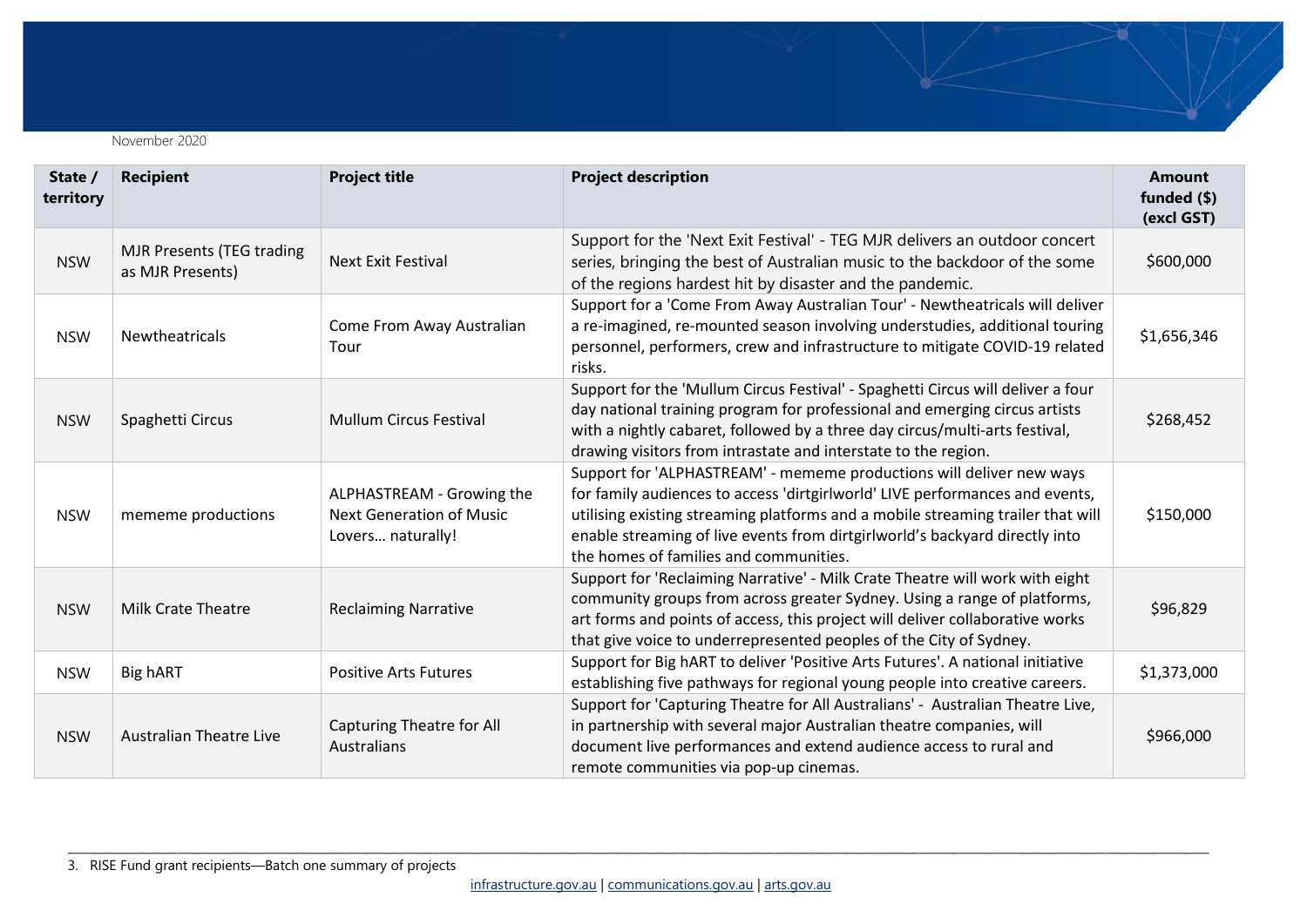

| State /<br>territory | <b>Recipient</b>                                                                             | <b>Project title</b>                                                                  | <b>Project description</b>                                                                                                                                                                                                                                                                                                         | <b>Amount</b><br>funded $(\$)$<br>(excl GST) |
|----------------------|----------------------------------------------------------------------------------------------|---------------------------------------------------------------------------------------|------------------------------------------------------------------------------------------------------------------------------------------------------------------------------------------------------------------------------------------------------------------------------------------------------------------------------------|----------------------------------------------|
| <b>NSW</b>           | <b>PACT Centre for Emerging</b><br><b>Artists</b>                                            | <b>PACT Centre for Emerging</b><br><b>Artists New Artist Opportunities</b><br>program | Support for the 'New Artist Opportunities program' - PACT Centre for<br>Emerging Artists will deliver five interlinked projects that will provide year<br>round creative and employment opportunities for emerging artists<br>throughout 2021.                                                                                     | \$258,049                                    |
| <b>NSW</b>           | <b>Illawarra Performing Arts</b><br>Centre trading as<br><b>Merrigong Theatre</b><br>Company | Inside/Outside - a re-imagining<br>of Merrigong's mainstage<br>theatre season         | Support for 'Inside/Outside' - a reimagining of Merrigong's mainstage<br>theatre annual season, with a significant portion of the season staged in<br>iconic outdoor public spaces, and open, more flexible venues.                                                                                                                | \$171,203                                    |
| <b>NSW</b>           | <b>Curious Legends</b>                                                                       | Made In Newcastle                                                                     | Support for 'Made In Newcastle' - Curious Legends will deliver a wide range<br>of events, activating spaces across Newcastle and the development of two<br>large-scale, touring productions - The Hangar and Taylor's Run.                                                                                                         | \$330,000                                    |
| <b>NSW</b>           | <b>Century Entertainment</b><br>Australia                                                    | Reinvigorating the Sydney and<br>Perth Comedy Festivals                               | Support for Century Entertainment Australia to engage 500+ artists in 60+<br>venues, reaching 240,000+ people in metropolitan Sydney and Perth and<br>regional Australia, while building audiences via a digital service that will<br>extend reach, generate substantial economic activity and create<br>employment opportunities. | \$565,167                                    |
| <b>NSW</b>           | Australian Theatre for<br>Young People                                                       | The Future of Youth Theatre: a<br>new home and a digital<br>destination               | Support for 'The Future of Youth Theatre' - Australian Theatre for Young<br>People will deliver a re-imagining of youth theatre in the digital age; this<br>includes the completion of the move into purpose-built premises and<br>integration of online and in-person experiences.                                                | \$751,432                                    |
| <b>NSW</b>           | Darlinghurst Theatre<br>Company                                                              | Once: An Australian tour and<br>film                                                  | Support for 'Once: An Australian tour' - Darlinghurst Theatre Company will<br>deliver a 21 week regional New South Wales and national city tour. A<br>version will be produced for online streaming and special regional<br>screenings.                                                                                            | \$605,562                                    |
| <b>NSW</b>           | <b>Michael Cassel Group</b>                                                                  | Opening and Staging of<br>Hamilton in Australia                                       | Support to the Australian producers for 'Hamilton' at the Sydney Lyric<br>Theatre                                                                                                                                                                                                                                                  | \$932,140                                    |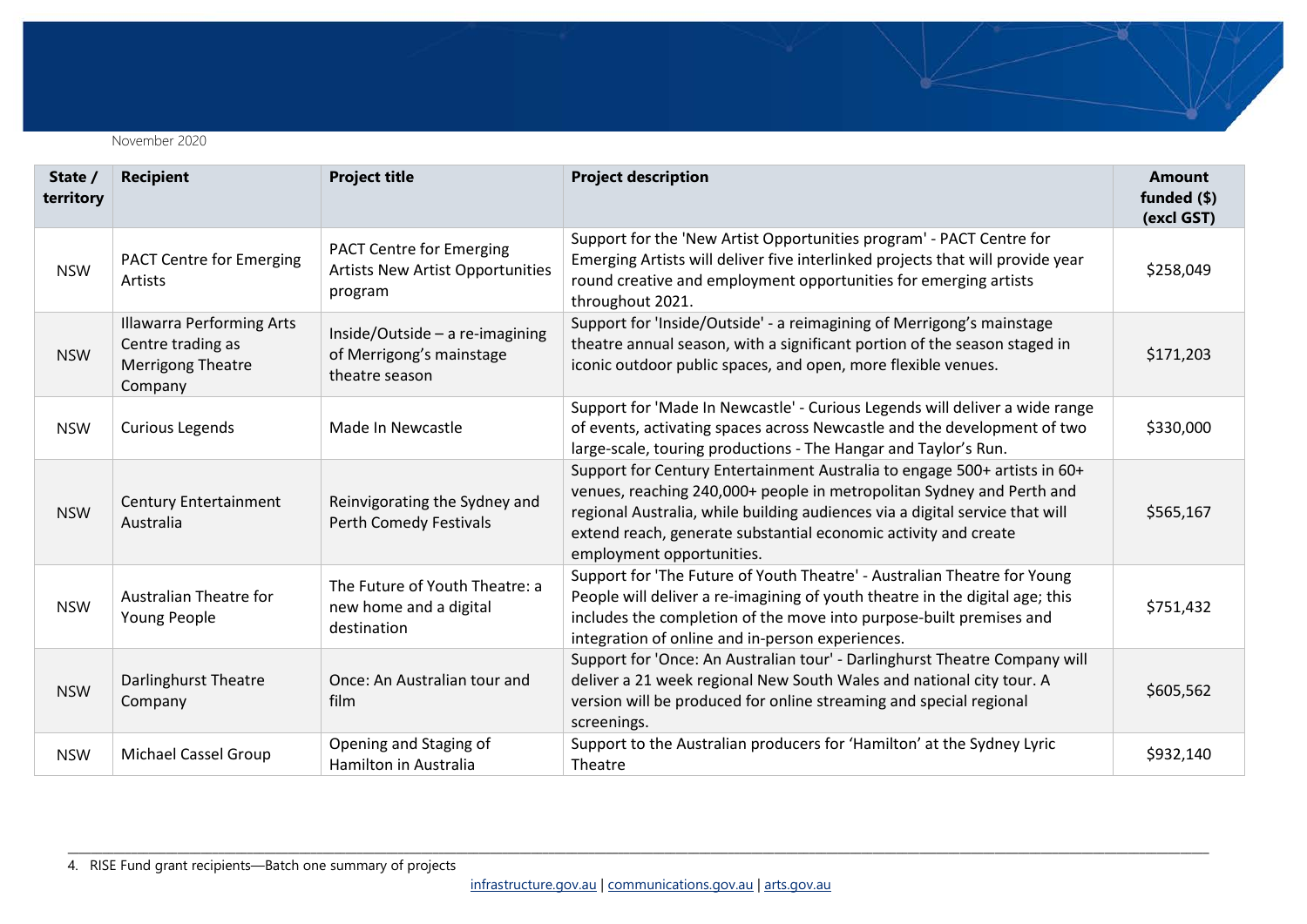November 2020

| State /<br>territory | <b>Recipient</b>                                                      | <b>Project title</b>                                                                                  | <b>Project description</b>                                                                                                                                                                                                                                                                                                                 | <b>Amount</b><br>funded (\$)<br>(excl GST) |
|----------------------|-----------------------------------------------------------------------|-------------------------------------------------------------------------------------------------------|--------------------------------------------------------------------------------------------------------------------------------------------------------------------------------------------------------------------------------------------------------------------------------------------------------------------------------------------|--------------------------------------------|
| <b>NSW</b>           | <b>Cattleyard Promotions Pty</b><br>Ltd                               | <b>Fresh Produce</b>                                                                                  | Support for 'Fresh Produce' - Cattleyard Promotions Pty Ltd to deliver an<br>event that focuses on one circular configuration and COVID-safe seating with<br>roving performers and DJs providing inter-act entertainment - creating an<br>estimated 1500 jobs and returning artists to the stage and engaging<br>audiences in the regions. | \$1,200,000                                |
| <b>NSW</b>           | <b>Bluesfest Operations</b>                                           | Sustainability of Byron Bay<br>Bluesfest 2021, and Beyond.                                            | Support for 'Sustainability of Byron Bay Bluesfest' - Bluesfest Operations will<br>deliver a five day event over Australia's Easter long weekend but capped at<br>50,000 to facilitate safe distancing and implementation of COVID-19 safety<br>measures. RISE funding will directly support wages of artists and performers.              | \$1,000,000                                |
| <b>NSW</b>           | Secret Sounds                                                         | Secret Sounds                                                                                         | Support for Secret Sounds to develop a festival that will keep audiences<br>connected while also reaching new audiences across Australia and overseas.                                                                                                                                                                                     | \$1,593,520                                |
| <b>NSW</b>           | Michael Cassel Group                                                  | New Australian Work<br>Development Program                                                            | Support to deliver a development program, initially for two new large-scale<br>musical workshop productions and a series of further opportunities to<br>nurture writers and composers in the development of four original works for<br>the stage.                                                                                          | <b>NSW</b>                                 |
| <b>NT</b>            | Ngaanyatjarra<br>Pitjantjatjara<br>Yankunytjatjara Women's<br>Council | Creative Development and<br>Indigenous Employment to<br>stimulate the Tjanpi economy<br>post COVID-19 | Support for the Tjanpi Desert Weavers to expand skills development and<br>access to the social enterprise for 400 artists across seven remote<br>communities in Pitjantjatjara and Yankunytjatjara lands, South Australia.                                                                                                                 | \$449,492                                  |
| <b>NT</b>            | Northern Territory Dance<br>Company                                   | <b>Dancing Across Country</b>                                                                         | Support for 'Dancing Across Country' - a two year collaboration between<br>Northern Territory Dance Company, NAISDA Dance College and West<br>Australian Ballet Company delivering a cross border dance and employment<br>development project involving secondments, workshops and a new<br>production 'Forbidden'.                        | \$433,645                                  |
| <b>NT</b>            | <b>Artback NT</b>                                                     | Luminous                                                                                              | Support for 'Luminous' - Artback NT partners with CemeNTworx/Darwin<br>Community Arts I to deliver theatre production utilising music, shadow<br>puppetry, black light, non-verbal theatre, choreography and movement and<br>including a cast and crew of artists living with disability.                                                  | \$194,950                                  |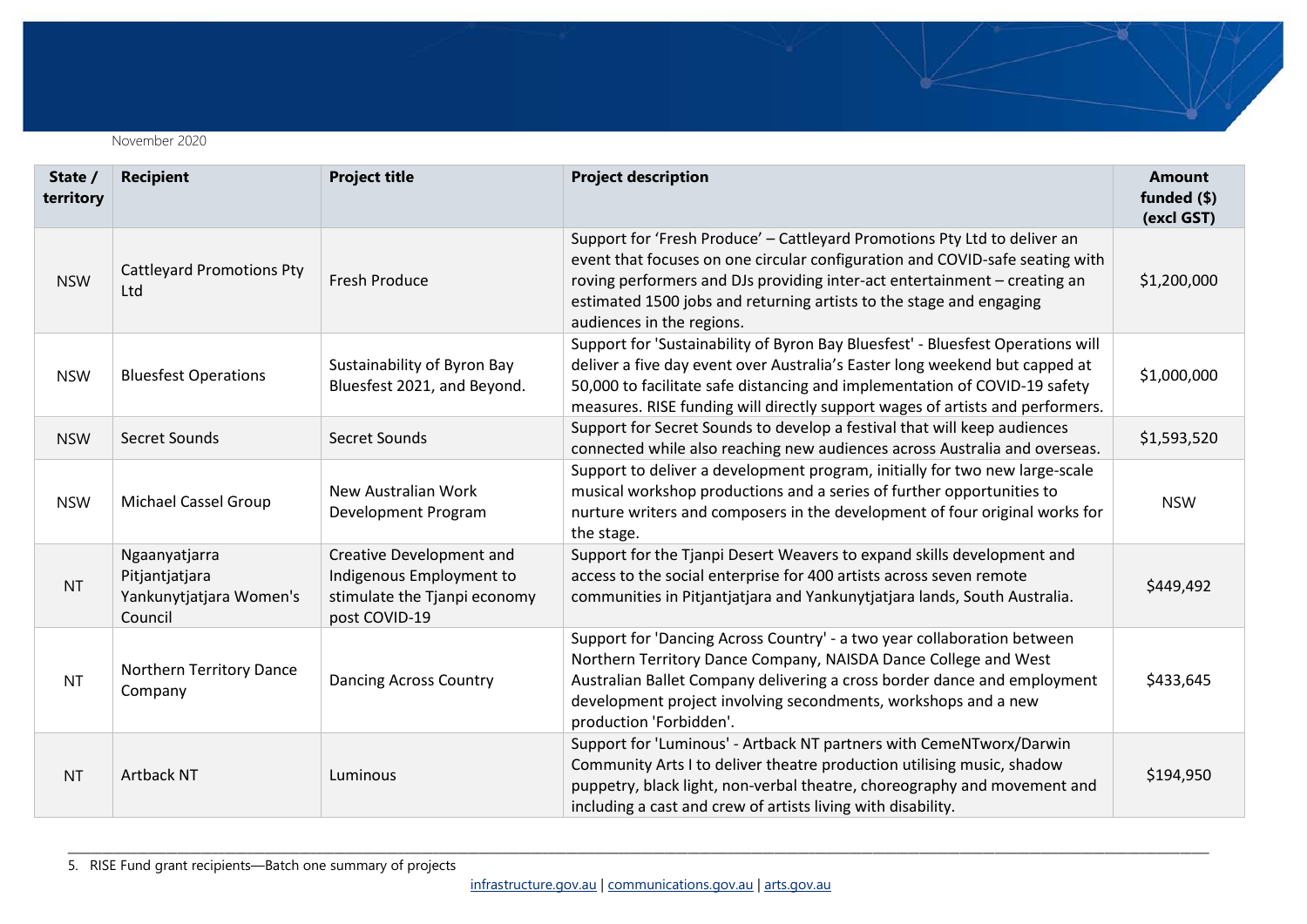

| State /<br>territory | <b>Recipient</b>                                            | <b>Project title</b>                                                                       | <b>Project description</b>                                                                                                                                                                                                                                                                                                             | <b>Amount</b><br>funded $(\$)$<br>(excl GST) |
|----------------------|-------------------------------------------------------------|--------------------------------------------------------------------------------------------|----------------------------------------------------------------------------------------------------------------------------------------------------------------------------------------------------------------------------------------------------------------------------------------------------------------------------------------|----------------------------------------------|
| <b>NT</b>            | <b>Central Australian Singing</b><br>Inc (CAS Inc)          | Desert Song Festival Digital and<br>Live Streaming Platform for<br>Festivals 2021 and 2022 | Support for 'Desert Song Festival Digital and Live Streaming Platform' -<br>Central Australian Singing Inc will deliver a live-streaming platform for<br>presenting monthly programs and festivals in 2021 and 2022.                                                                                                                   | \$319,942                                    |
| QLD                  | <b>Circa Contemporary Circus</b>                            | Shaun the Sheep's Circus Show                                                              | Support for Circa to create a live circus production based on the<br>internationally acclaimed TV Show 'Shaun the Sheep' to tour around<br>Australia.                                                                                                                                                                                  | \$1,372,509                                  |
| <b>QLD</b>           | <b>Sunshine Plantations</b><br><b>Promotions Unit Trust</b> | Big Pineapple Music Festival -<br>2021 Re-start                                            | Support for the 'Big Pineapple Music Festival' in 2021 with a diversified<br>program, including art installations and youth mentoring program.                                                                                                                                                                                         | \$292,000                                    |
| <b>QLD</b>           | Dancenorth Australia                                        | Dancenorth Regional<br><b>Reactivation Program</b>                                         | Support for 'Dancenorth Regional Reactivation Program' - a two year<br>offering of regionally focused events, anchored by a partnership with<br>Townsville City Council and the North Australian Festival of the Arts,<br>delivering site-specific performances and associated engagement activities.                                  | \$350,000                                    |
| QLD                  | Woodfordia                                                  | <b>Bushtime and Woodford Folk</b><br>Festival                                              | Support for 'Bushtime at Woodfordia' - delivering a new, fully-programmed<br>arts and cultural camping experience, including immersive and interactive<br>activities designed to entertain, teach and inspire.                                                                                                                         | \$1,463,300                                  |
| QLD                  | The Queensland Music<br>Festival                            | The Queensland Music Trail                                                                 | Support for 'The Queensland Music Trail' delivered by The Queensland<br>Music Festival, is a world-first music tourism platform that incentivises<br>discovery of regional and remote Queensland piloting two initial trails<br>(Outback and South-East Queensland) that will drive significant visitation<br>across cities and towns. | \$1,473,643                                  |
| <b>QLD</b>           | <b>Chandler Shaw Events</b>                                 | Winton's Way Out West Fest<br>2021                                                         | Support for 'Winton's Way Out West Fest 2021' - Chandler Shaw Events will<br>deliver access to creative and cultural experiences for Outback Queensland<br>to build community spirit, well-being and cohesion.                                                                                                                         | \$150,000                                    |
| QLD                  | La Boite Theatre                                            | The La Boite Artist Company                                                                | Support for 'The La Boite Artist Company' - La Boite Theatre will engage 12<br>actors and 10 creatives for a 18-month period, spanning a range of<br>specialties and focus areas including acting, theatre-making, directing,<br>dramaturgy and more.                                                                                  | \$959,980                                    |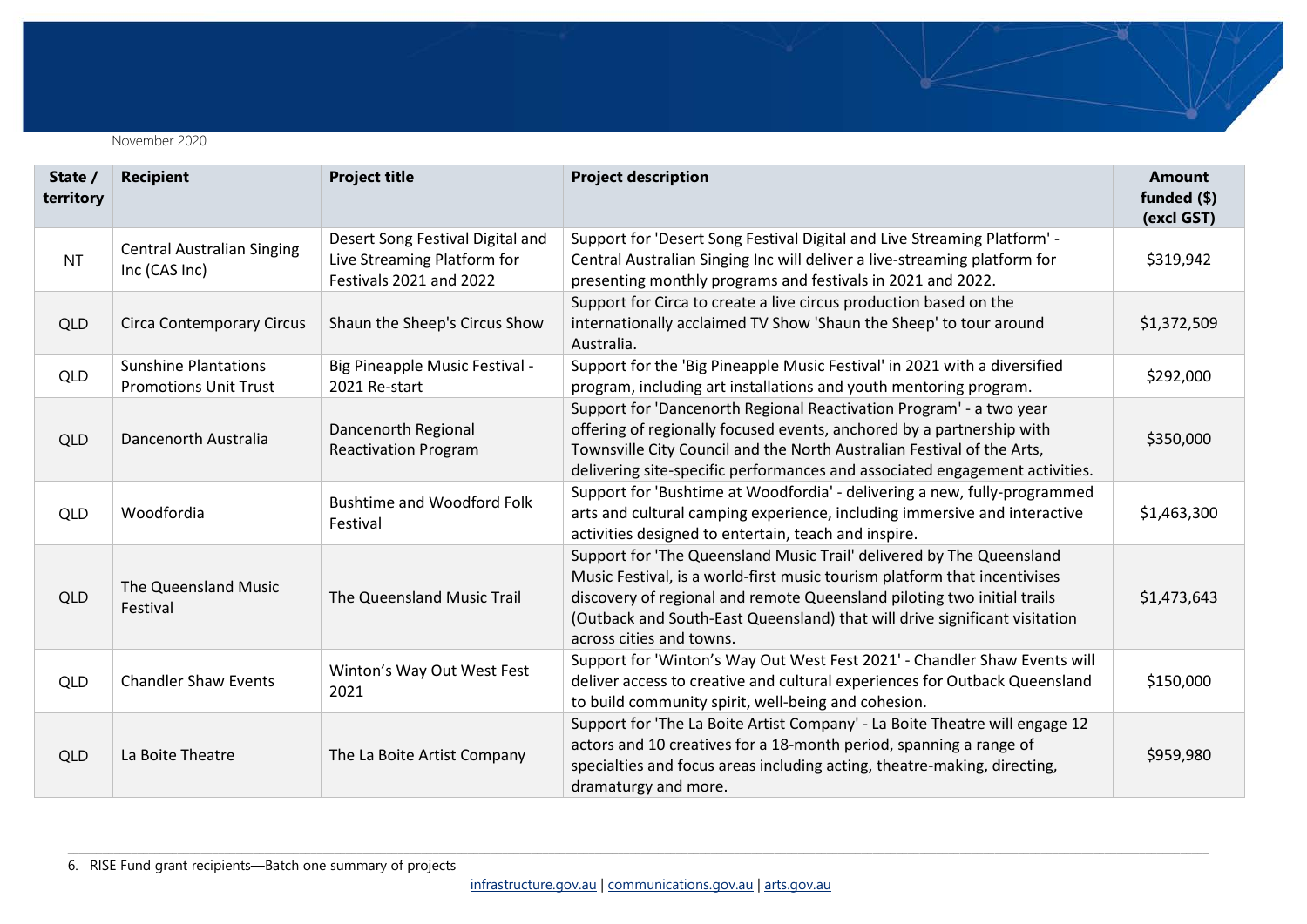

| State /<br>territory | <b>Recipient</b>                                             | <b>Project title</b>                                                                                                             | <b>Project description</b>                                                                                                                                                                                                                                                                                                                    | <b>Amount</b><br>funded (\$)<br>(excl GST) |
|----------------------|--------------------------------------------------------------|----------------------------------------------------------------------------------------------------------------------------------|-----------------------------------------------------------------------------------------------------------------------------------------------------------------------------------------------------------------------------------------------------------------------------------------------------------------------------------------------|--------------------------------------------|
| <b>QLD</b>           | Greg Huglin Noosa Film<br>Academy                            | Remote, Rural and Regional<br><b>Youth Community Digital Cross</b><br>Art-form Workshops and<br><b>Community Showcase Events</b> | Support for 'Youth and Community Digital Cross Art-form Workshops and<br>Community Showcase Events' - Greg Huglin Noosa Film Academy will deliver<br>community screen art cultural development to Queensland's remote, rural,<br>regional communities; including digital entrepreneurship, online creativity,<br>visual story telling skills. | \$258,398                                  |
| <b>QLD</b>           | <b>BlakDance Australia</b>                                   | BlakForm 2.0                                                                                                                     | Support for ' BlakForm 2.0' - BlakDance Australia, will deliver a digital<br>showcase and producing platform for emerging and mid-career artists. It will<br>assist in the development of new work, provide presentation opportunities<br>and touring, act as a career accelerator.                                                           | \$600,835                                  |
| <b>QLD</b>           | <b>Brunswick Street Venue at</b><br>the Fortitude Music Hall | Strings Attached: In<br><b>Collaboration with the Brisbane</b><br>Symphony Orchestra                                             | Support for Brunswick Street Venue to deliver 'Strings Attached: In<br>Collaboration with the Brisbane Symphony Orchestra'. A series of events<br>headlined by a different contemporary artist with song arrangements by the<br>Brisbane Symphony Orchestra.                                                                                  | \$260,000                                  |
| <b>SA</b>            | Patch Theatre Company                                        | Two New Works: 'I Wish' and<br>'Home'                                                                                            | Support for Patch Theatre Company for two new theatre works, 'I Wish' and<br>'Home', working with companies, Gravity & Other Myths and Restless<br>Dance, that will tour regionally and reach broader more diverse audiences.                                                                                                                 | \$164,436                                  |
| <b>SA</b>            | <b>WOMADelaide Foundation</b>                                | WOMADelaide & Adelaide<br>Festival 2021                                                                                          | Support for 'WOMADelaide and Adelaide Festival 2021' through funding<br>significant COVID-safe measures, new pathways for youth music education<br>program and reshaped delivery of festival events.                                                                                                                                          | \$938,000                                  |
| <b>SA</b>            | Adelaide Symphony<br>Orchestra                               | The Festival of Orchestra                                                                                                        | Support for the Adelaide Symphony Orchestra to deliver the 'Festival of<br>Orchestra' bringing together some of Australia's best-loved popular<br>contemporary artists and composers representing diverse Australian voices.                                                                                                                  | \$700,000                                  |
| <b>SA</b>            | <b>Restless Dance Theatre</b>                                | 'Ecoute Pour Voir', 'Seeing<br>Through Darkness' and<br>'Exposed'                                                                | Support for Restless Dance Theatre to deliver a suite of three works -<br>'Ecoute Pour Voir', 'Seeing Through Darkness' and 'Exposed' to tour. The<br>project will employ artists with disability and celebrate diversity on stage in<br>both live and digital formats.                                                                       | \$459,000                                  |

7. RISE Fund grant recipients—Batch one summary of projects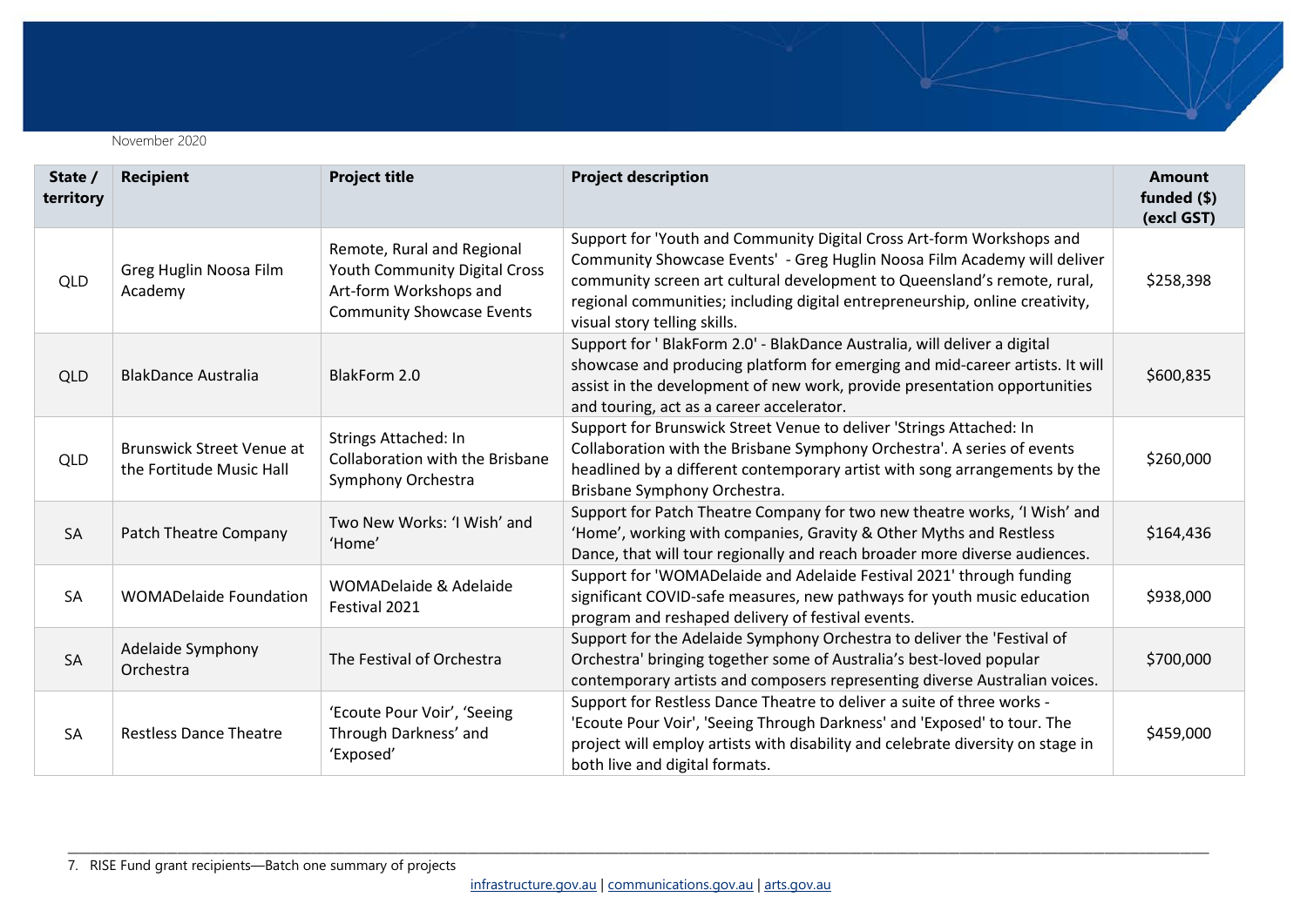

| State /<br>territory | <b>Recipient</b>                | <b>Project title</b>                                                          | <b>Project description</b>                                                                                                                                                                                                                            | <b>Amount</b><br>funded $(\$)$<br>(excl GST) |
|----------------------|---------------------------------|-------------------------------------------------------------------------------|-------------------------------------------------------------------------------------------------------------------------------------------------------------------------------------------------------------------------------------------------------|----------------------------------------------|
| <b>SA</b>            | <b>UKARIA</b>                   | <b>Finding Our Voice</b>                                                      | Support for 'Finding Our Voice' - UKARIA re-imagines the music festival,<br>delivering a national network, commissioning eight works, presenting<br>standalone live performances for audiences in eight locations countrywide.                        | \$483,400                                    |
| SA                   | <b>GWB McFarlane Theatres</b>   | The Queen's Theatre Project                                                   | Support for 'The Queen's Theatre' - GWB McFarlane Theatres will rejuvinate<br>the theatre to enable the presentation of new and re-imagined work to local<br>audiences in partnership with a number of local arts organisations.                      | \$420,000                                    |
| <b>SA</b>            | <b>Adelaide Fringe</b>          | Adelaide Fringe 2021 - COVID<br>Ready                                         | Support for 'Adelaide Fringe 2021 COVID Ready' - Adelaide Fringe will deliver<br>a re-shaped COVID-safe festival, including outdoor amphitheatres, laneway<br>activations, lower capacity venues, promenade performances and site-<br>specific works. | \$1,500,000                                  |
| SA                   | <b>Artlink Australia</b>        | <b>Artlink Australia</b>                                                      | Support for Artlink Australia to deliver an online resource to promote access<br>to new artform developments, national collections and touring exhibitions.                                                                                           | \$50,300                                     |
| SA                   | <b>Australian Dance Theatre</b> | A Maelstrom                                                                   | Support for 'A Maelstrom' - Australian Dance Theatre will deliver a major<br>new work based on the celebrated short story by Edgar Allen Poe that<br>explores human interaction and responds to major environmental changes.                          | \$96,587                                     |
| SA                   | <b>Slingsby Theatre Company</b> | Slingsby's Flying Squad                                                       | Support for 'Slingsby's Flying Squad' - Slingsby Theatre Company will<br>establish a multi-skilled squad of diverse artists who will devise and present<br>new works that are adaptable for a COVID world.                                            | \$588,746                                    |
| <b>SA</b>            | <b>Writers SA</b>               | No Limits: Young Regional<br>Writers                                          | Support for 'No Limits: Young Regional Writers' - Writers SA will deliver<br>literary activities and industry pathways for young writers in three regional<br>locations Renmark, Eyre Peninsula and Mount Gambier.                                    | \$200,000                                    |
| SA                   | <b>Gravity and Other Myths</b>  | The Forge                                                                     | Support for 'The Forge' - Gravity and Other Myths, an acrobatics and<br>physical theatre company, will establish an accessible and COVID-safe<br>training space for practitioners, delivering consistent work for 33 artists.                         | \$340,528                                    |
| <b>TAS</b>           | <b>Terrapin Puppet Theatre</b>  | A public space performance<br>program for family audiences<br>across Tasmania | Support for Terrapin Puppet Theatre to present eight new works including<br>giant puppets and installations in public spaces across Tasmania during<br>2021/2022.                                                                                     | \$253,181                                    |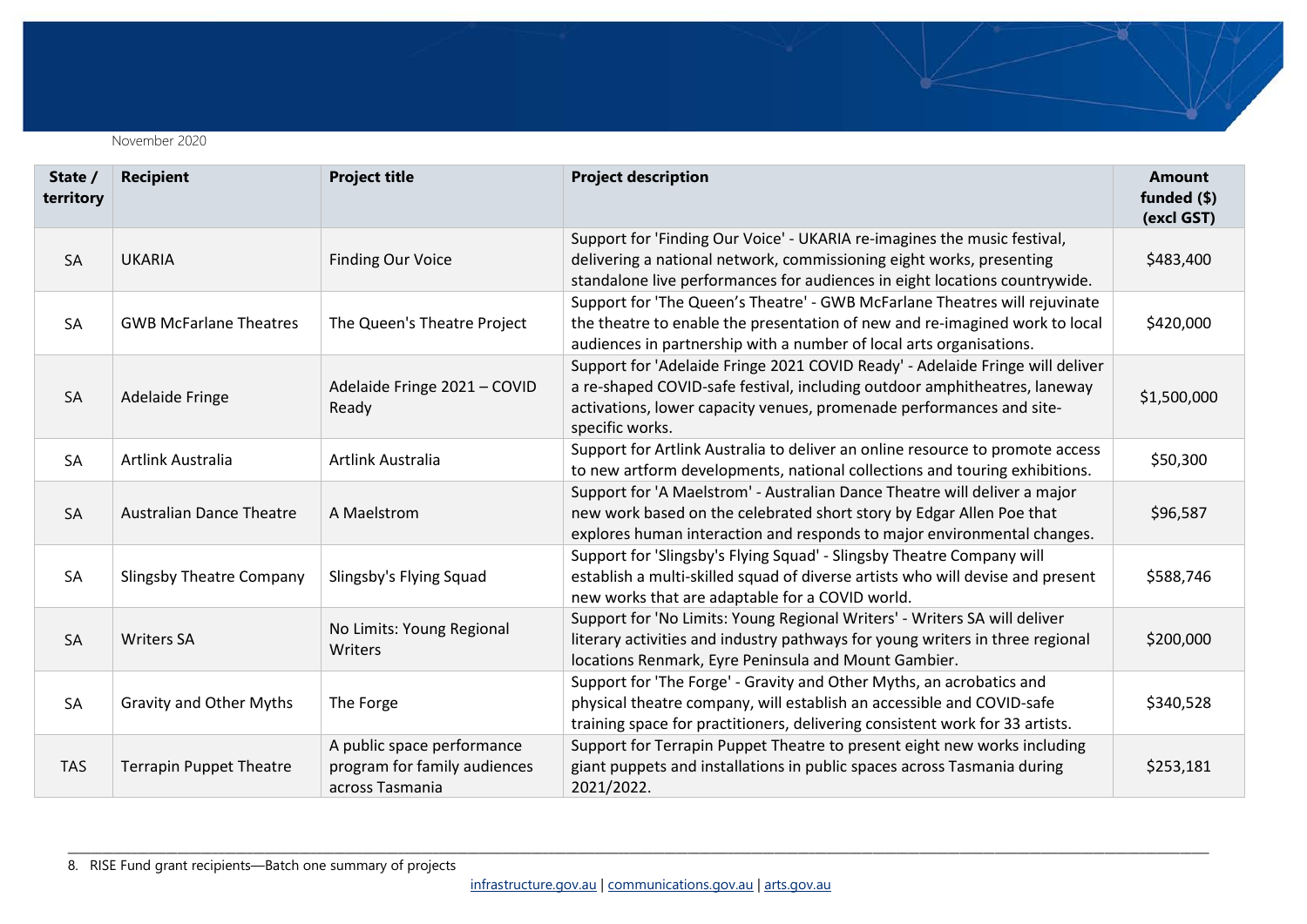

| State /<br>territory | <b>Recipient</b>                                      | <b>Project title</b>                                     | <b>Project description</b>                                                                                                                                                                                                                                                                                      | <b>Amount</b><br>funded (\$)<br>(excl GST) |
|----------------------|-------------------------------------------------------|----------------------------------------------------------|-----------------------------------------------------------------------------------------------------------------------------------------------------------------------------------------------------------------------------------------------------------------------------------------------------------------|--------------------------------------------|
| <b>TAS</b>           | DarkLab                                               | Dark Mofo                                                | Support for 'Dark Mofo', an internationally renowned art festival will<br>continue to play a critical economic role for Tasmania generating over \$50<br>million in economic activity and supporting over 400 jobs in the arts and<br>tourism sectors during winter.                                            | \$1,000,000                                |
| <b>TAS</b>           | Museum of Old and New<br>Art (MONA)                   | MONA FOMA and Recording<br>Studio                        | Support for 'MONA FOMA and Recording Studio' - MONA will adapt the<br>format of its summer festival of music and art and establish a recording<br>studio to activate the Tasmanian arts, entertainment and tourism sectors,<br>and provide employment for artists, arts workers, and production personnel.      | \$756,400                                  |
| <b>VIC</b>           | For The Love                                          | For The Love - Australia Music &<br>Lifestyle Campaign   | Support for For The Love to deliver 'For The Love Australian Music &<br>Lifestyle', a series of digitally-focussed live-broadcast music events over<br>summer 2020.                                                                                                                                             | \$658,026                                  |
| <b>VIC</b>           | Film Festivals Australia                              | Peninsula Film Festival &<br>Perfect Light Film Festival | Support for two short film festivals in regional locations - Broken Hill and<br>Mornington Peninsula. The festivals deliver filmmaking workshops and<br>harness the medium of film to raise awareness of mental health issues.                                                                                  | \$150,000                                  |
| <b>VIC</b>           | TarraWarra Museum of Art                              | TarraWarra Biennial 2021: Slow<br><b>Moving Waters</b>   | Support for the TarraWarra Museum of Art to deliver the 'TarraWarra<br>Biennial 2021: Slow Moving Waters'. Guest curated by Nina Miall and<br>featuring 24 contemporary Australian artists from each state and territory.<br>The 2021 Biennial will explore art made in a consciously slow or arrested<br>mode. | \$75,000                                   |
| <b>VIC</b>           | <b>Australian National</b><br><b>Academy of Music</b> | The ANAM Set                                             | Support for the "ANAM Set", a 6 minute commission for 67 virtuoso<br>composers and musicians at various stages of their careers and ranging<br>across many genres. Delivering 6.5 hours of new Australian music, the<br>performances will be recorded for international on-line distribution.                   | \$375,000                                  |
| <b>VIC</b>           | Somebody's Daughter<br><b>Theatre Company</b>         | <b>REVIVE</b>                                            | Support for 'REVIVE', a series of new performances and activities which<br>spotlights teenage mental health and well-being to be presented in Geelong,<br>Melbourne and North East Victoria by Nobody's Fool Theatre and<br>Somebody's Daughter Theatre Company.                                                | \$500,000                                  |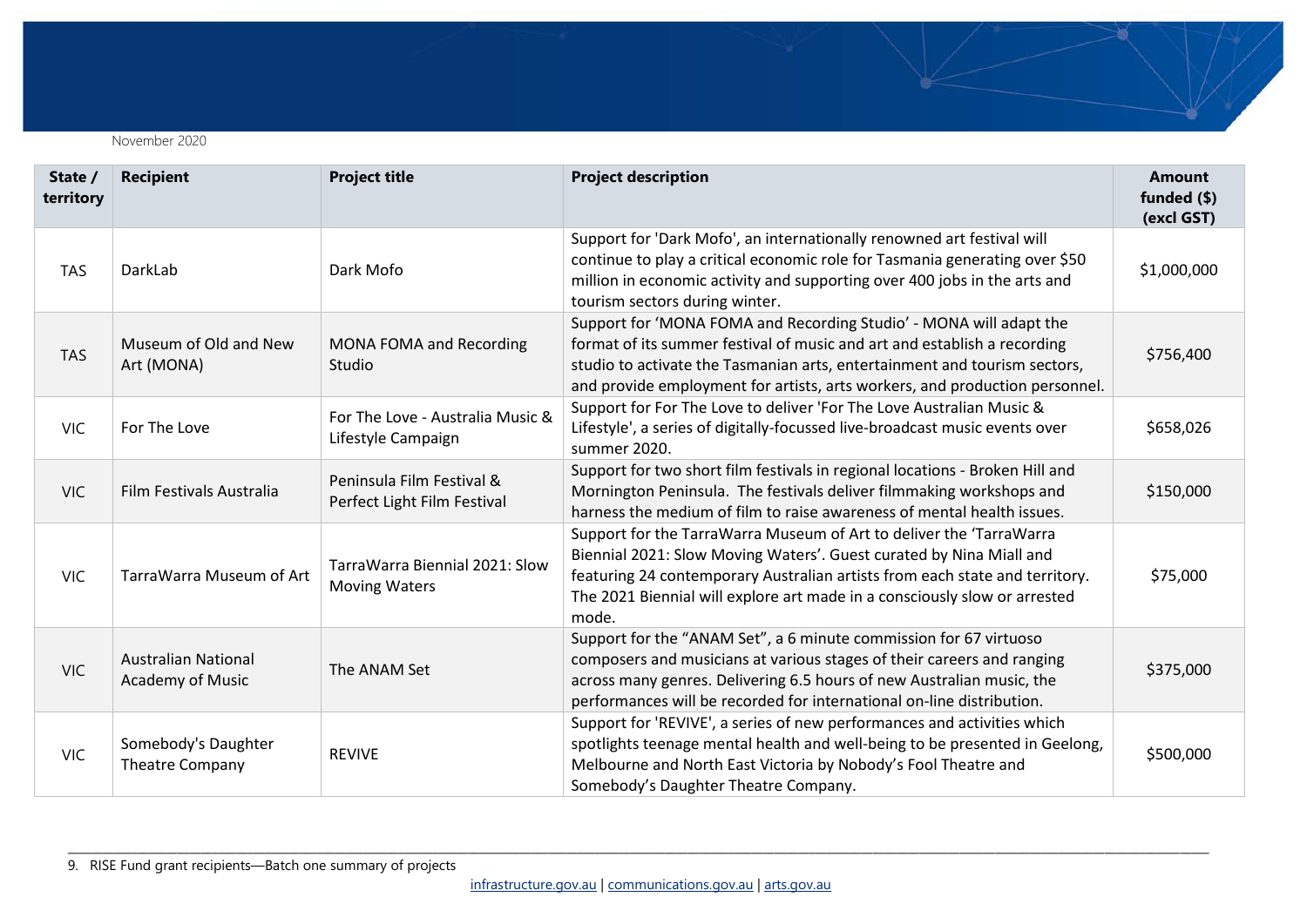

| State /<br>territory | <b>Recipient</b>                                | <b>Project title</b>                                                            | <b>Project description</b>                                                                                                                                                                                                                                               | <b>Amount</b><br>funded $(\$)$<br>(excl GST) |
|----------------------|-------------------------------------------------|---------------------------------------------------------------------------------|--------------------------------------------------------------------------------------------------------------------------------------------------------------------------------------------------------------------------------------------------------------------------|----------------------------------------------|
| <b>VIC</b>           | Omeo Dance                                      | Platform East - Orbost                                                          | Support for Rosalind Crisp and Andrew Morrish to deliver an artist-led<br>regional dance hub for innovation and research in contemporary dance.                                                                                                                          | \$88,600                                     |
| <b>VIC</b>           | Melbourne International<br><b>Arts Festival</b> | RISING Major Public Art &<br><b>Performance Commissions</b>                     | Support for four large-scale projects.                                                                                                                                                                                                                                   | \$1,480,000                                  |
| <b>VIC</b>           | <b>Alternative Facts</b>                        | <b>Grace Under Pressure</b>                                                     | Support for the new Australian play 'Grace Under Pressure' by David<br>Williams & Paul Dwyer, created from in-depth interviews with doctors and<br>nurses about their devotion and experiences working in hospitals.                                                     | \$253,351                                    |
| <b>VIC</b>           | Bluey's Big Play                                | Bluey's Big Play - The Stage<br>Show Regional Tour                              | Support for 'Bluey's Big Play', an all-Australian theatrical adaptation of the<br>Emmy <sup>®</sup> award-winning children's television series.                                                                                                                          | \$1,871,338                                  |
| <b>VIC</b>           | <b>Melbourne Theatre</b><br>Company             | Pre-production Investment:<br>Three New Australian Works -<br>Live and Digital  | Support for three new Australian works.                                                                                                                                                                                                                                  | \$1,188,149                                  |
| <b>VIC</b>           | Music in Exile                                  | <b>Building Bridges: Delivering Arts</b><br>& Value in Response to COVID-<br>19 | Support for 'Building Bridges' an initiative of Music in Exile, which will profile<br>musicians from refugee and migrant backgrounds and will deliver<br>commissions, new recordings and facilitate online development sessions<br>with producers and session musicians. | \$281,050                                    |
| <b>VIC</b>           | Live Nation Australasia                         | <b>Great Australian Podcast</b><br>Festival                                     | Support for Live Nation Australasia to deliver 'The Great Australian Podcast<br>Festival'. A brand new festival celebrating podcasting, giving fans the<br>opportunity to see, hear and meet the owners of the voices in their<br>headphones.                            | \$120,000                                    |
| <b>VIC</b>           | <b>Malthouse Theatre</b>                        | <b>Malthouse Melbourne: STAGES</b>                                              | Support for 'Stages', a flexible performance hub that will deliver a year-<br>round performance                                                                                                                                                                          | \$550,000                                    |
| <b>VIC</b>           | Rawcus Theatre Company                          | Here We Are Amongst You                                                         | Support for 'Here We Are Amongst You', a new work devised by the Rawcus<br>Ensemble that seeks to interrogate and illuminate questions around the<br>place of faith, reverence, kindness, generosity, redemption and grace in this<br>turbulent moment in time.          | \$109,199                                    |
| <b>VIC</b>           | Melbourne Fringe                                | <b>COVID-safe Melbourne Fringe</b><br>Festival                                  | Support to deliver safe and viable key festival programs for independent<br>artists and venues.                                                                                                                                                                          | \$275,000                                    |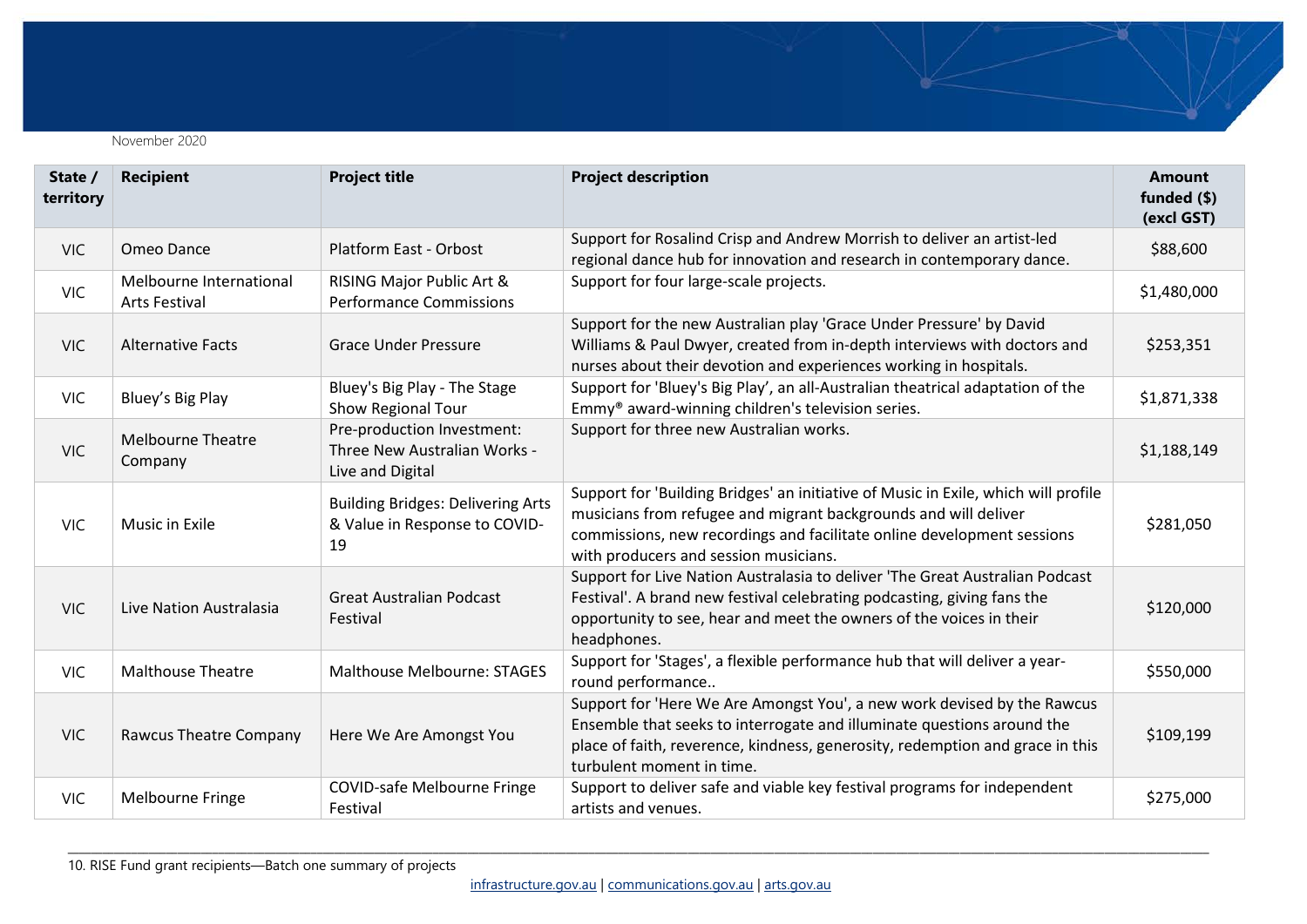

| State /<br>territory | <b>Recipient</b>                                            | <b>Project title</b>                                                                                              | <b>Project description</b>                                                                                                                                                                                                                                                  | <b>Amount</b><br>funded (\$)<br>(excl GST) |
|----------------------|-------------------------------------------------------------|-------------------------------------------------------------------------------------------------------------------|-----------------------------------------------------------------------------------------------------------------------------------------------------------------------------------------------------------------------------------------------------------------------------|--------------------------------------------|
| <b>VIC</b>           | <b>Residency Projects</b>                                   | 2021 Garambi Baan/Laughing<br><b>Waters Residency Centre</b><br><b>Residency Commissions</b><br>Program: 'Return' | Support for 'Return' - Residency Projects will deliver the inaugural Residency<br>Commissions Program and suite of Public Programming for the new Garambi<br>Baan/Laughing Waters Residency Centre.                                                                         | \$92,038                                   |
| <b>VIC</b>           | <b>Islamic Museum Of</b><br>Australia                       | IMA 2.0 Digital Transformation                                                                                    | Support to expand the Museum's digital footprint, delivering capacity-<br>building for Australian Muslim creatives, artists and audiences.                                                                                                                                  | \$605,000                                  |
| <b>VIC</b>           | <b>Footscray Community Arts</b><br>Centre                   | Neighbourhood                                                                                                     | Support for 'Neighbourhood', presented by Footscray Community Arts<br>Centre and The Substation, delivering a 10 day contemporary arts festival of<br>new work in Melbourne's western suburbs involving The Bowery Theatre<br>and Incinerator Gallery.                      | \$405,000                                  |
| <b>VIC</b>           | <b>Phunktional Arts</b>                                     | Songs with the Rivers                                                                                             | Support for 'Songs with the Rivers' - Phunktional Arts will deliver an<br>innovative arts response to recent natural disasters with local young people<br>and the wider community toward establishing a Robinvale Youth Performing<br>Arts Centre.                          | \$356,960                                  |
| <b>VIC</b>           | Melbourne Digital Concert<br>Hall (Melbourne Piano<br>Trio) | Melbourne Digital Concert Hall -<br>a national platform for<br>Australian artists                                 | Support for 'Melbourne Digital Concert Hall' - Melbourne Piano Trio<br>delivering support for Australian musicians through COVID-19, connecting<br>artists and audiences through ticketed live-streaming, with all proceeds<br>going to the performers.                     | \$250,000                                  |
| <b>VIC</b>           | Melbourne Opera                                             | Das Rheingold                                                                                                     | Support for 'Das Rheingold' - Melbourne Opera will deliver Richard Wagner's<br>prologue of The Ring Cycle, at Melbourne's Regent Theatre, including a<br>Melbourne Digital Concert Hall live stream, followed by a regional<br>presentation at Bendigo's Ulumbarra Theatre. | \$120,000                                  |
| <b>VIC</b>           | <b>Polyglot Theatre</b>                                     | Pram People                                                                                                       | Support for 'Pram People' - Polyglot Theatre delivers a new, large-scale<br>outdoor production that invites parents of babies to participate in the work,<br>using their prams as the performance's central motif, enlivening<br>Melbourne's CBD.                           | \$180,000                                  |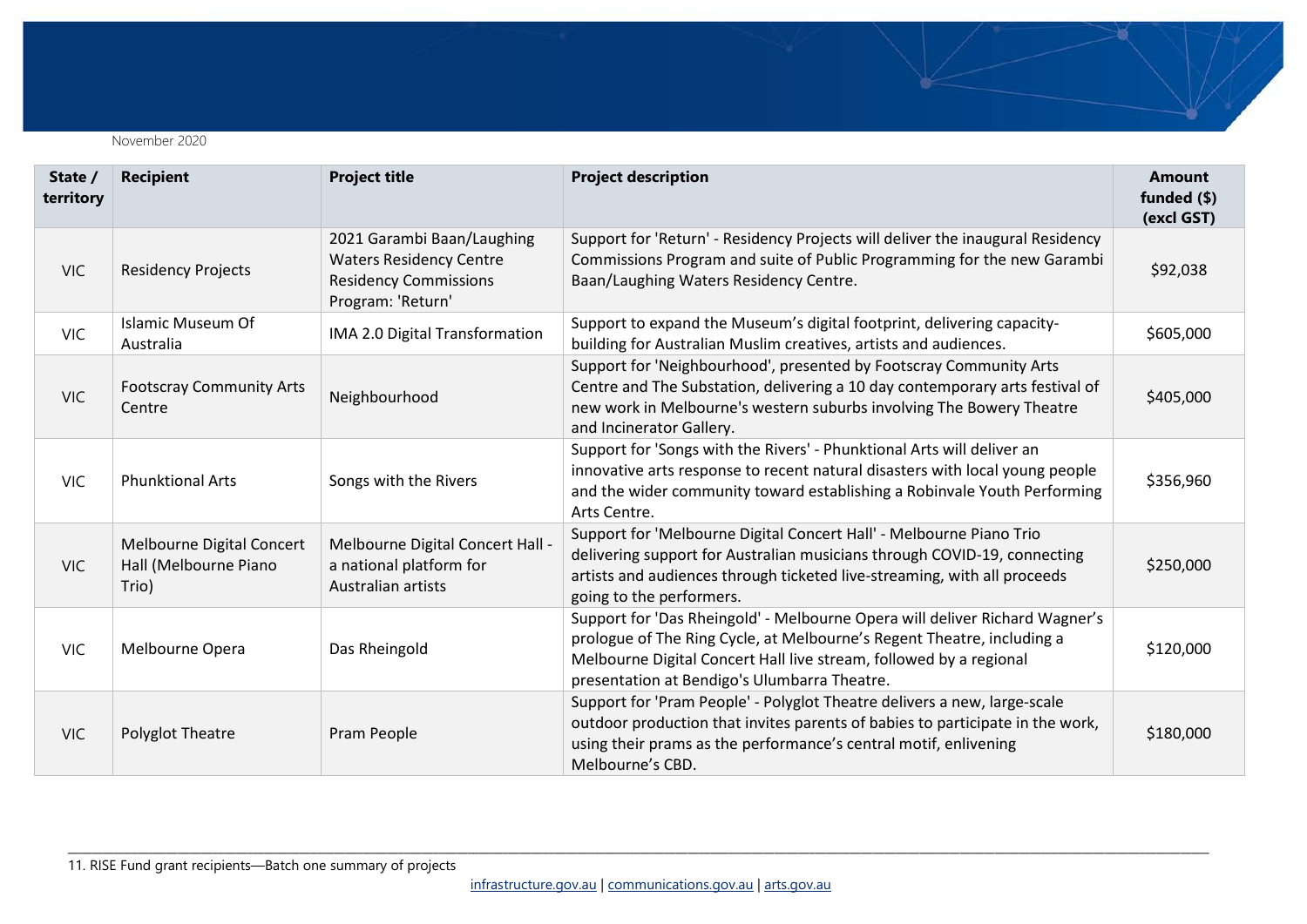

| State /<br>territory | <b>Recipient</b>                                                               | <b>Project title</b>                                                            | <b>Project description</b>                                                                                                                                                                                                                                                                                                                               | <b>Amount</b><br>funded $(\$)$<br>(excl GST) |
|----------------------|--------------------------------------------------------------------------------|---------------------------------------------------------------------------------|----------------------------------------------------------------------------------------------------------------------------------------------------------------------------------------------------------------------------------------------------------------------------------------------------------------------------------------------------------|----------------------------------------------|
| VIC.                 | <b>Meadow Music Festival</b>                                                   | Meadow Music Festival 2021                                                      | Support for 'Meadow Music Festival 2021', to deliver COVID-safe strategies<br>and planning for operations under restrictions in a setting between the<br>Great Ocean Road and the Otway Rainforest.                                                                                                                                                      | \$90,000                                     |
| VIC.                 | Castlemaine State Festival                                                     | Castlemaine State Festival 2021                                                 | Support for the 'Castlemaine State Festival 2021' - to deliver a COVID-safe<br>festival.                                                                                                                                                                                                                                                                 | \$172,900                                    |
| <b>VIC</b>           | La Mama                                                                        | Reimagining La Mama                                                             | Support for 'Reimagining La Mama' will deliver opportunities for<br>approximately four thousand independent Australian actors, designers,<br>playwrights, directors and creatives and create 15 arts-workers jobs.                                                                                                                                       | \$800,000                                    |
| <b>VIC</b>           | Finucane & Smith<br>Unlimited   auspiced by<br><b>Auspicious Arts Projects</b> | Finucane & Smith's Phoenix<br>Pivot                                             | Support for 'Phoenix Pivot' - Finucane & Smith will deliver eight interlinked<br>projects employing more than 90 artists and creatives, with regional,<br>remote, national and international reach. The project includes cabaret,<br>drama, exhibitions, interactive children's theatre and whole-of-community<br>celebrations.                          | \$188,000                                    |
| <b>VIC</b>           | Regional Arts Victoria                                                         | Victorian Hybrid Touring Model                                                  | Support for a 'Victorian Hybrid Touring Model' - Regional Arts Victoria will<br>deliver presenters across regional Victoria a broadcast-quality, fully<br>accessible pre-recorded version with any live performance booking. The<br>project will support 21 independent touring artists to incorporate digital<br>content alongside their live practice. | \$453,842                                    |
| <b>VIC</b>           | <b>Aphids Events</b>                                                           | Easy Riders: A new Australian<br>live performance and digital film<br>by APHIDS | Support for 'Easy Riders' - Aphids Events delivers a thought-provoking,<br>outdoor choreographed performance and digital film that delves into the<br>world of the gig-economy and work in the digital age. The work will be<br>performed by professional artists and 17 worker-performers.                                                              | \$120,000                                    |
| <b>VIC</b>           | <b>Queenscliff Music Festival</b>                                              | Queenscliff Music Festival 2021                                                 | Support for the '2021 Queenscliff Music Festival', will deliver a COVID-safe<br>festival and features over 300 performances across 14 venues by a diverse<br>range of over 200 Australian performing artists/musicians in a safe, family<br>friendly environment.                                                                                        | \$300,000                                    |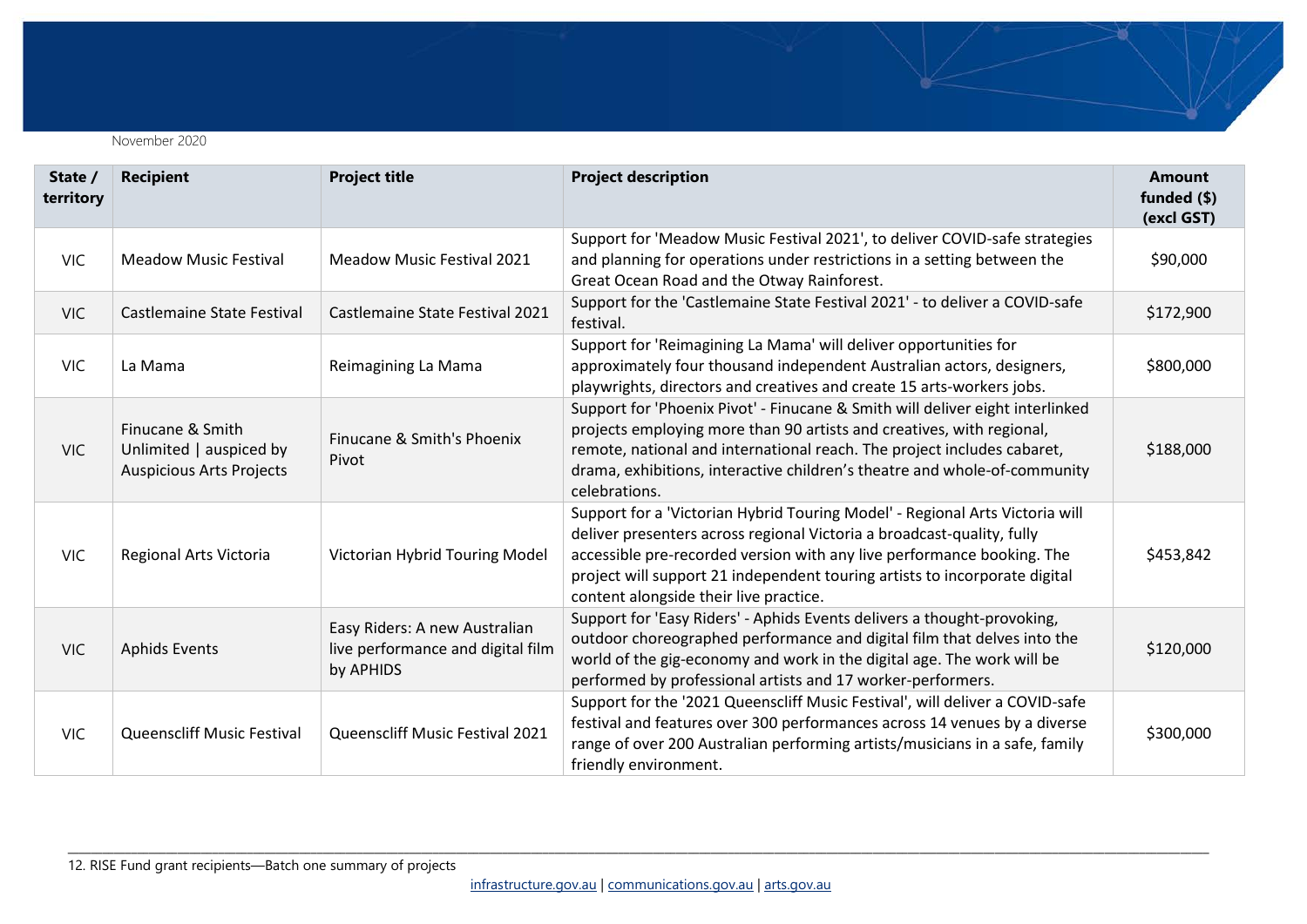

| State /<br>territory | <b>Recipient</b>                               | <b>Project title</b>                                                                                                  | <b>Project description</b>                                                                                                                                                                                                                                                                                                                                                                                                                                   | <b>Amount</b><br>funded $(\$)$<br>(excl GST) |
|----------------------|------------------------------------------------|-----------------------------------------------------------------------------------------------------------------------|--------------------------------------------------------------------------------------------------------------------------------------------------------------------------------------------------------------------------------------------------------------------------------------------------------------------------------------------------------------------------------------------------------------------------------------------------------------|----------------------------------------------|
| <b>VIC</b>           | <b>Ballarat International Foto</b><br>Biennale | 2021 Ballarat International Foto<br><b>Biennale Reimagined</b>                                                        | Support for the '2021 Ballarat International Foto Biennale' - to deliver a<br>range COVID-safe measures. Other measures include a reduction in indoor<br>venues, increased outdoor exhibitions, new contact tracing ticketing<br>technology and the expansion of exhibitions across smaller venues in more<br>spaces across the city.                                                                                                                        | \$384,800                                    |
| <b>VIC</b>           | Kay and McLean<br><b>Productions Trust</b>     | North by Northwest                                                                                                    | Support for Kay and McLean Productions to deliver Carolyn Burn's<br>adaptation of Alfred Hitchcock's comedy of suspense, 'North by Northwest'<br>on stage.                                                                                                                                                                                                                                                                                                   | \$535,121                                    |
| <b>VIC</b>           | The Australian Ballet                          | The Australian Ballet Virtual<br>Seat: Re-building audiences and<br>increasing digital access for live<br>performance | Support for 'Virtual Seat' - The Australian Ballet will develop, promote and<br>deliver a livestreamed, ticketed digital experience enabling audiences<br>outside theatres to experience live performance from anywhere. 'Virtual<br>Seat' will ensure uninterrupted access to performances, offer new audience<br>opportunities to experience live in-theatre performances, and will be<br>enhanced with exclusive commentary and behind the scenes access. | \$426,653                                    |
| <b>VIC</b>           | <b>Gasworks Arts</b>                           | <b>Parkland Summer Theatre</b>                                                                                        | Support for 'Parkland Summer Theatre' - Gasworks Arts will deliver two new<br>outdoor theatre works, 'The Chimerical' and 'Watch The Grass Grow'<br>developed on-site at Gasworks Arts Park. Gasworks will work with the<br>writers and directors and pair them with mentors to creatively collaborate<br>and devise theatre that will reflect the environment and ethos of the<br>precinct.                                                                 | \$75,017                                     |
| <b>VIC</b>           | <b>Snuff Puppets</b>                           | SWAMP Roaming Tour and<br>Premiere                                                                                    | Support for 'SWAMP Roaming Tour and Premiere' - Snuff Puppets will work<br>with Goulburn and North East Arts Alliance to present their roaming puppets<br>at the Across the Arts Festival and premiere of 'SWAMP', a new work<br>involving large-scale iconic Australian animal puppets.                                                                                                                                                                     | \$201,474                                    |
| <b>VIC</b>           | Insite Arts International                      | <b>Standing Together</b>                                                                                              | Support for 'Standing Together' - Insite Arts International will deliver a<br>celebration of performing arts events created by independent artists and<br>companies, including ground-breaking First Nations and contemporary and<br>artists.                                                                                                                                                                                                                | \$747,400                                    |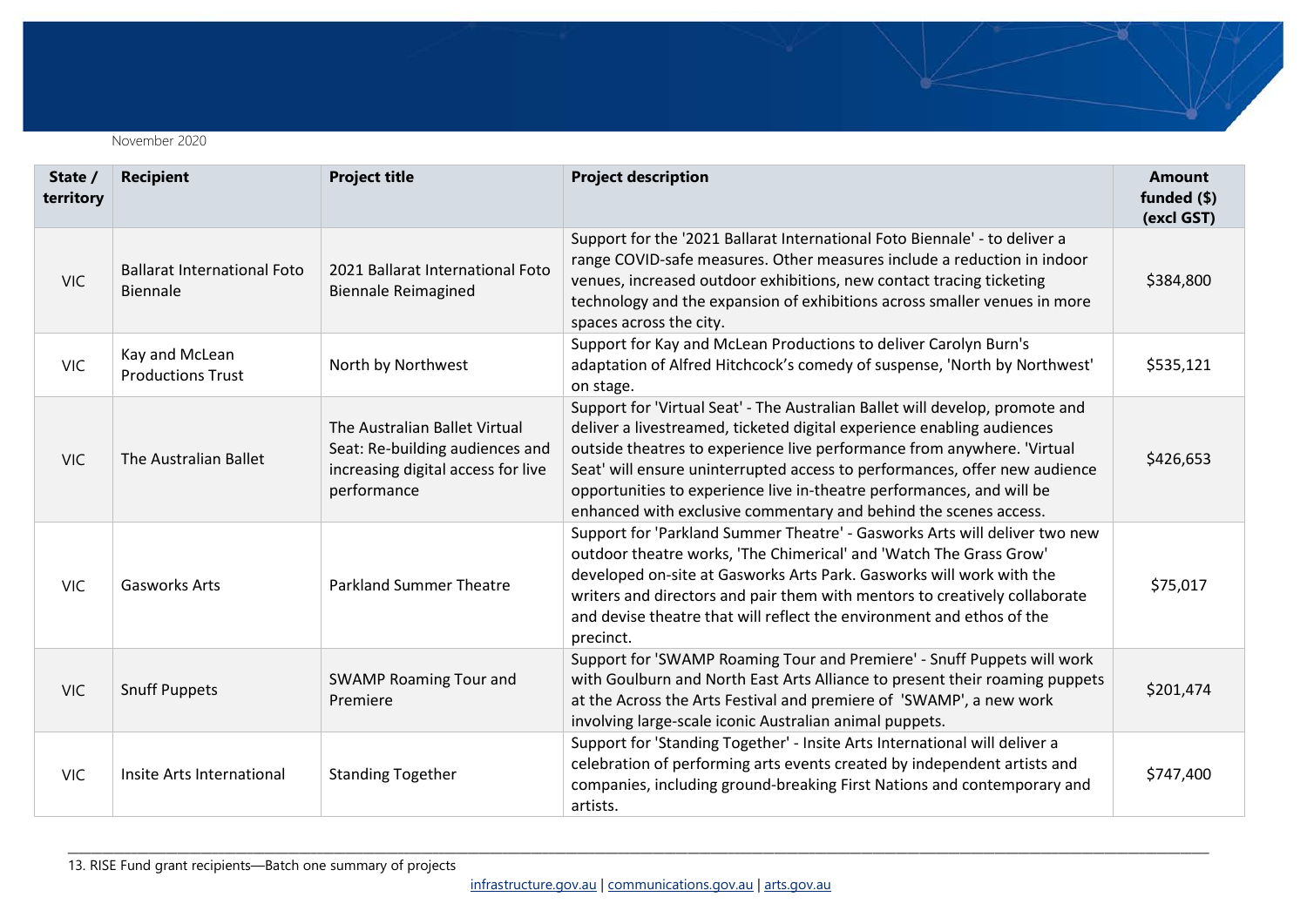

| State /<br>territory | <b>Recipient</b>                                        | <b>Project title</b>                                                                   | <b>Project description</b>                                                                                                                                                                                                                                                                                                                                                                                                     | <b>Amount</b><br>funded $(\$)$<br>(excl GST) |
|----------------------|---------------------------------------------------------|----------------------------------------------------------------------------------------|--------------------------------------------------------------------------------------------------------------------------------------------------------------------------------------------------------------------------------------------------------------------------------------------------------------------------------------------------------------------------------------------------------------------------------|----------------------------------------------|
| <b>VIC</b>           | <b>Shepparton Art Museum</b>                            | 2021-22 SAM First Nations<br>artist residencies and enhanced<br>engagement program     | Support for ' First Nation artist residencies and engagement program at<br>Shepparton Art Museum' - will deliver exhibitions, residencies, enhanced<br>education and engagement activities as well as establish and oversee a<br>trainee program for local Indigenous youth, who will assist in the<br>development and delivery of the First Nation artist residency and<br>engagement program.                                | \$266,438                                    |
| <b>VIC</b>           | <b>Public Galleries Association</b><br>of Victoria      | All The Difference: increasing<br>cultural diversity at Victoria's<br>public galleries | Support for 'All The Difference' - Public Galleries Association of Victoria will<br>build strategic relationships between public galleries and culturally and<br>linguistically diverse curators, artists and communities across Victoria. The<br>project will deliver diversity training to gallery staff, undertake mentoring<br>and engagement with curators, artists and audiences and address barriers to<br>inclusivity. | \$172,727                                    |
| <b>VIC</b>           | <b>Michael Cassel Group</b>                             | Reactivation of Harry Potter and<br>the Cursed Child Australia                         | Support for the Australian producers' re-opening of 'Harry Potter and the<br>Cursed Child Australia'.                                                                                                                                                                                                                                                                                                                          | \$971,895                                    |
| <b>VIC</b>           | <b>Secret Squirrel Productions</b><br><b>Unit Trust</b> | Underground Cinema FBI                                                                 | Support for 'Underground Cinema FBI', an action-packed immersive live<br>experience.                                                                                                                                                                                                                                                                                                                                           | \$132,943                                    |
| <b>VIC</b>           | <b>Strawberry Music Group</b>                           | <b>Good Times in Tocumwal</b>                                                          | Support for 'Good Times in Tocumwal' - Strawberry Music Group will deliver<br>a new family-friendly series of events that will showcase live music, art and<br>workshops from local, national and First Nations artists across two major<br>events - a free one day festival in Tocumwal township at multiple venues<br>and a ticketed one day festival at the Strawberry Fields Venue.                                        | \$306,450                                    |
| <b>VIC</b>           | The Storyteller                                         | An Indigenous Trilogy                                                                  | Support for 'An Indigenous Trilogy' - The Storyteller will deliver three original<br>plays written and directed by playwright, Wathaurong/Ngarrindjeri man<br>Glenn Shea - 'Three Magpies Perched in a Tree', 'Masterpiece' and 'Some<br>Secrets Should be Kept Secret'.                                                                                                                                                       | \$115,873                                    |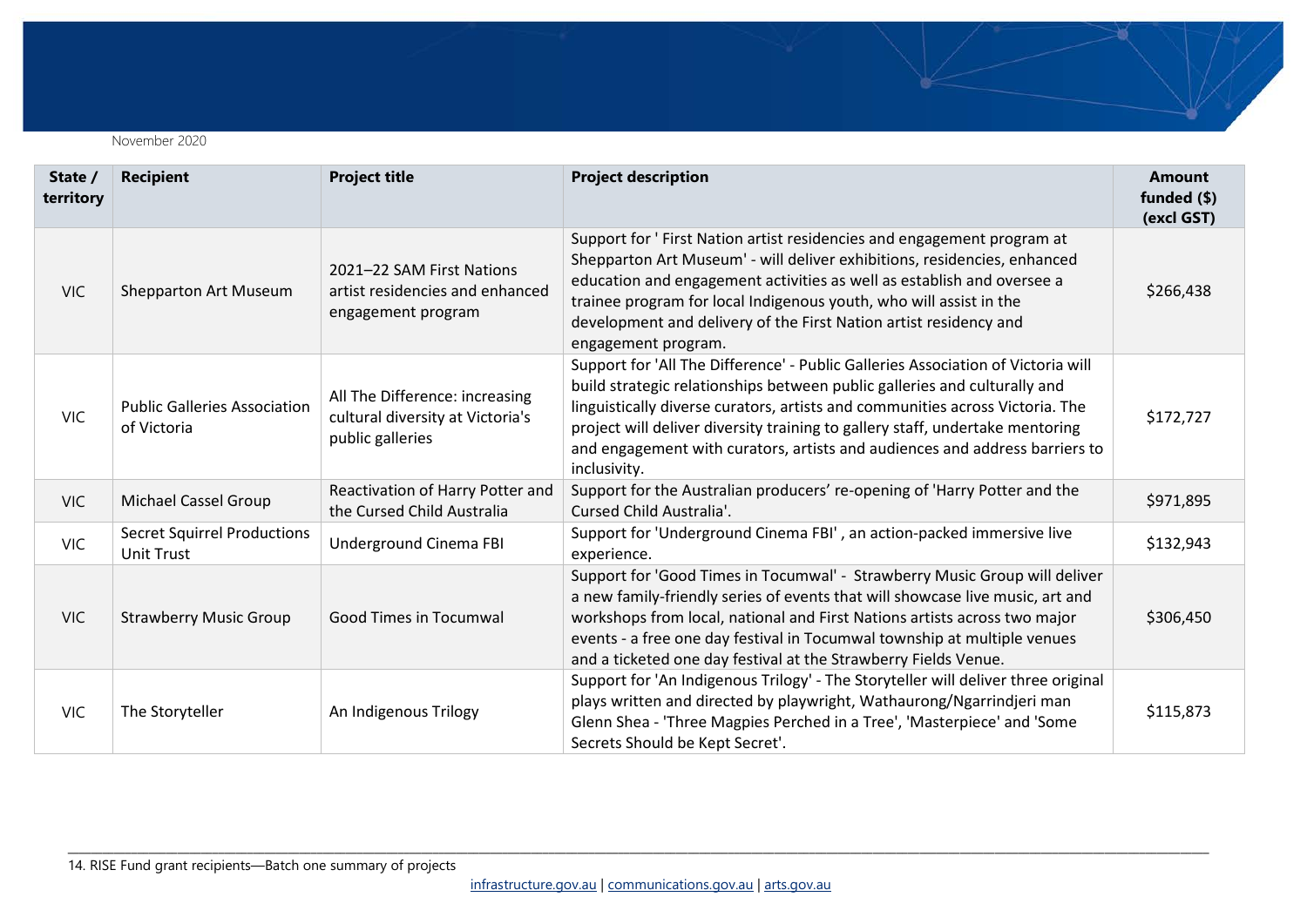

| State /<br>territory | <b>Recipient</b>            | <b>Project title</b>                                                                               | <b>Project description</b>                                                                                                                                                                                                                                                                                                                                                                                         | <b>Amount</b><br>funded $(\$)$<br>(excl GST) |
|----------------------|-----------------------------|----------------------------------------------------------------------------------------------------|--------------------------------------------------------------------------------------------------------------------------------------------------------------------------------------------------------------------------------------------------------------------------------------------------------------------------------------------------------------------------------------------------------------------|----------------------------------------------|
| <b>VIC</b>           | <b>Untitled Group</b>       | Ability Fest 2021                                                                                  | Support for 'Ability Fest' - Untitled Group will deliver a fully accessible music<br>festival. Proceeds through ticket sales will support the Dylan Alcott<br>Foundation to empower young people with disabilities to realise their<br>ambitions, including young event managers and performers.                                                                                                                   | \$650,000                                    |
| <b>VIC</b>           | Rone International          | Rone - Melbourne Immersive<br>Experience                                                           | Support for 'Melbourne Immersive Experience' - Rone International will<br>present audiences with a journey through a mystery story in a deserted<br>space, signature murals surrounded by the furnishings and fixtures<br>suspended in time, a musical soundtrack leaving audiences feeling as though<br>they are immersed within a movie rather than an exhibition.                                               | \$1,688,652                                  |
| VIC.                 | <b>HotHouse Theatre</b>     | <b>Celsius: Independent Theatre</b><br>Reignited                                                   | Support for 'Celsius: Independent Theatre Reignited' - HotHouse Theatre will<br>deliverer an initiative to reactivate the creative industry in Albury Wodonga,<br>post-COVID and provide employment opportunities for regional artists and<br>arts workers in presenting new theatre works to regional audiences.                                                                                                  | \$237,000                                    |
| <b>VIC</b>           | Duco Events Australia       | <b>SYNTHONY</b>                                                                                    | Support for Duco Events Australia to deliver the first Australian outdoor tour<br>of SYNTHONY - a fusion of electronic music with a 60 plus orchestra, djs,<br>vocalists, lighting and visual show.                                                                                                                                                                                                                | \$340,000                                    |
| <b>VIC</b>           | <b>Grande Experiences</b>   | Launch of Digital Nights & New<br>Indigenous Art and Street Art<br><b>Experiences in Australia</b> | Support for large-scale multi-sensory experiences, of light, colour, sound and<br>aroma.                                                                                                                                                                                                                                                                                                                           | \$705,000                                    |
| <b>VIC</b>           | <b>Back to Back Theatre</b> | <b>Back to Back Theatre National</b><br>Touring Projects 2021 - 2022                               | Support for 'Back to Back Theatre National Touring Projects' - As a result of<br>the loss of international tours due to the disruption of COVID-19, Back to<br>Back Theatre's ensemble of actors perceived to experience disability will<br>deliver a national tour of works from repertoire and undertake business<br>development in Australian markets, and seek co-commissioning<br>partnerships for new works. | \$253,500                                    |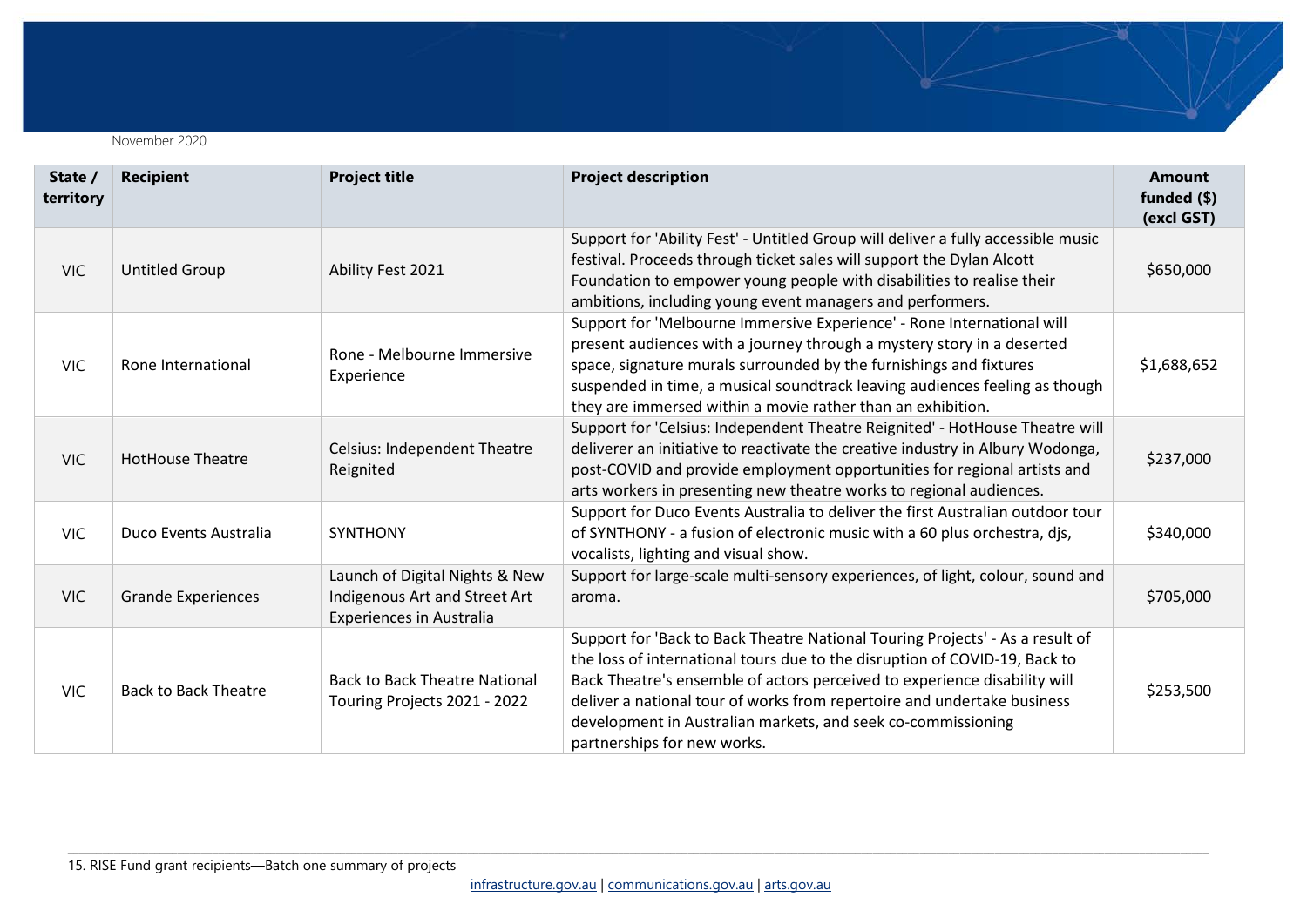

| State /<br>territory | <b>Recipient</b>                  | <b>Project title</b>                                                                                               | <b>Project description</b>                                                                                                                                                                                                                                                                                                     | <b>Amount</b><br>funded (\$)<br>(excl GST) |
|----------------------|-----------------------------------|--------------------------------------------------------------------------------------------------------------------|--------------------------------------------------------------------------------------------------------------------------------------------------------------------------------------------------------------------------------------------------------------------------------------------------------------------------------|--------------------------------------------|
| <b>VIC</b>           | Audioplay Australia               | The Big Exciting Audioplay Co-<br>lab: Connecting artists with<br>audiences through immersive<br>audio experiences | Support for 'Audioplay Co-lab' - Audioplay Australia will deliver a new<br>immersive audio experience for families, where the audiobook meets<br>contemporary theatre, meets the podcast; this multiplayer experience lets<br>children step into the story and physically play out the action.                                 | \$272,106                                  |
| <b>WA</b>            | Ord Valley Events                 | Art in the Park                                                                                                    | Support for 'Art in the Park', an open-air gallery that is part of the Ord Valley<br>Muster, a 10-day Festival of Arts, Culture and Music. The collaboration<br>between East Kimberly art centres and galleries will highlight the work of 30<br>artists from the East Kimberley.                                              | \$50,000                                   |
| <b>WA</b>            | <b>Fremantle Biennale</b>         | Crossing 21                                                                                                        | Support for 'Crossing 21', a suite of site-specific installations, visual art,<br>performance, music, contemporary dance, architectural interventions as<br>well as a public and education program for the third Fremantle Biennale.                                                                                           | \$300,000                                  |
| <b>WA</b>            | West Australian Ballet<br>Company | West Australian Ballet's<br>reimagined Swan Lake (Kuljak-<br>Maallii Ba)                                           | Support for a re-imagined Swan Lake (Kuljak-Maallii Ba), West Australian<br>Ballet's collaboration with Nyungar artists that features artists from Gya<br>Ngoop Keeninyarra. This is accompanied by a Swan Lake Education Program<br>in regional and outer-metro areas.                                                        | \$768,970                                  |
| <b>WA</b>            | Theatre 180                       | The Sydney: Lost and Found                                                                                         | Support for 'The Sydney: Lost and Found' - Theatre 180 will deliver a new<br>multi-disciplinary work integrating stage and screen, performed live in<br>cinemas, combining the immediacy of live theatre and the visual impact of<br>cinema. The project commemorates 80 years since the sinking in 1941 of<br>HMAS Sydney II. | \$133,519                                  |
| <b>WA</b>            | West Australian Opera<br>Company  | Opera at the WACA - Carmen                                                                                         | Support for 'Opera at the WACA ' - West Australian Opera Company delivers<br>a re-imagined arena spectacular production of Carmen. Offered at low cost<br>across two summer nights in Perth at this iconic Western Australian venue.                                                                                           | \$908,241                                  |